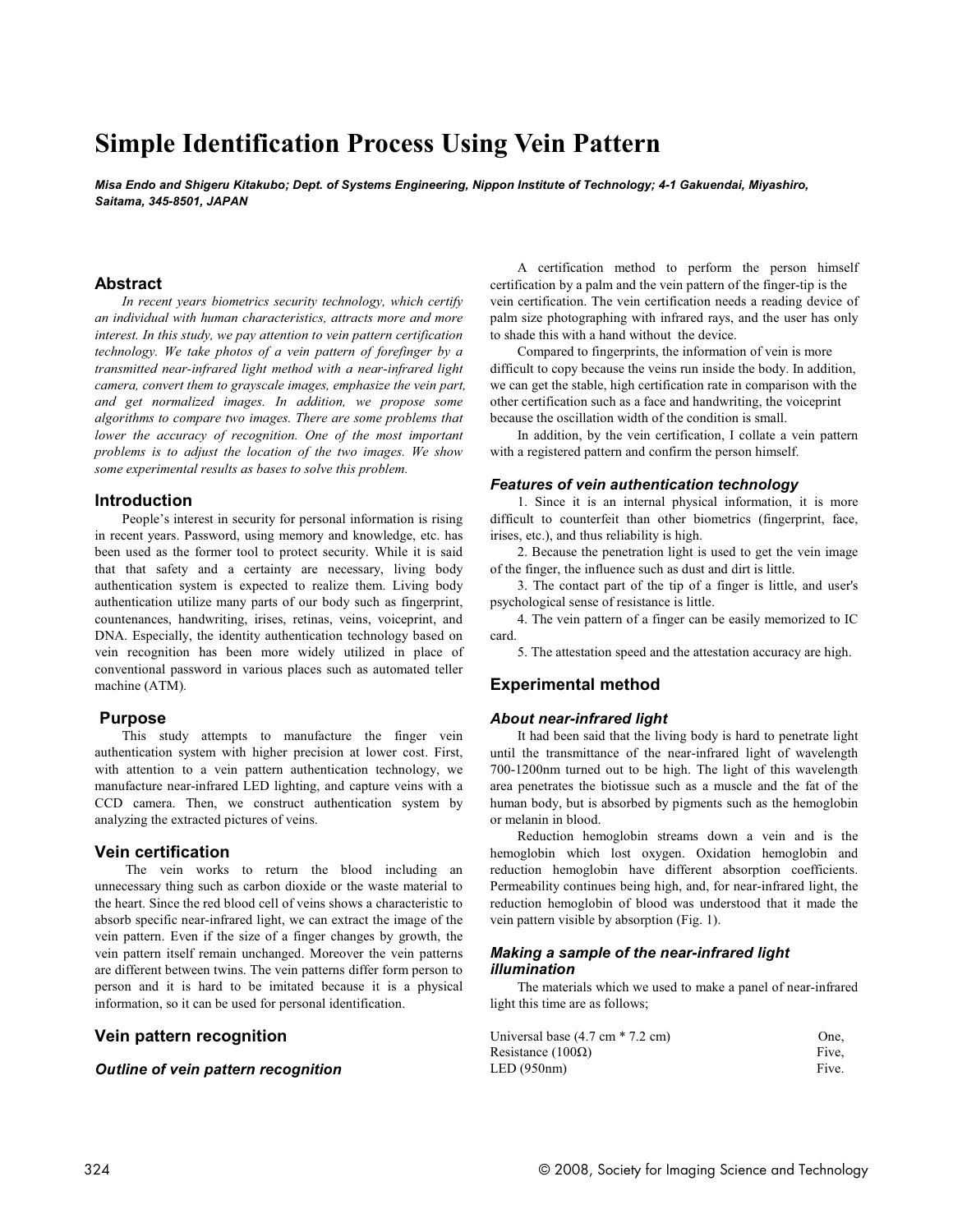Against a base, I installed LEDs and fix them with solder to make a light source as in Fig.2, which illuminate a finger from the back.



*Figure 1. Hemoglobin absorption spectrum*



*Figure 2. Light source*

#### *Taking photos of the finger vein*

Photographs of the vein image are taken by using a nearinfrared light source placed at the back of the finger. The nearinfrared light will penetrate the living tissue and transmit a light to the camera, thus the light part should be represented by white area in the captured images. On the other hand the light will be absorbed by the reduction hemoglobin, thus the blood vessel, especially the vein part should be represented by black area in the captured images. Note that the pattern of a vein in the deep part (for a center) of the finger and the bone will be represented by white, because they are deleted by dynamic scattering. This photographing schema is illustrated in Fig. 3.

We show the transmission image of the finger of an experimental subject which we photographed with this method in figure 4(a) and the transmission image of the finger of an experimental subject B in figure 4(b), respectively.



*Figure 3. Transmitted light method*





*Figure 4. The transmitted image of the finger (a) subject A (b) subject B*

#### *Binarization*

The emphasis process of a blood vessel picture is performed to pick the blood vessel pattern out from inscribed all sides-shaped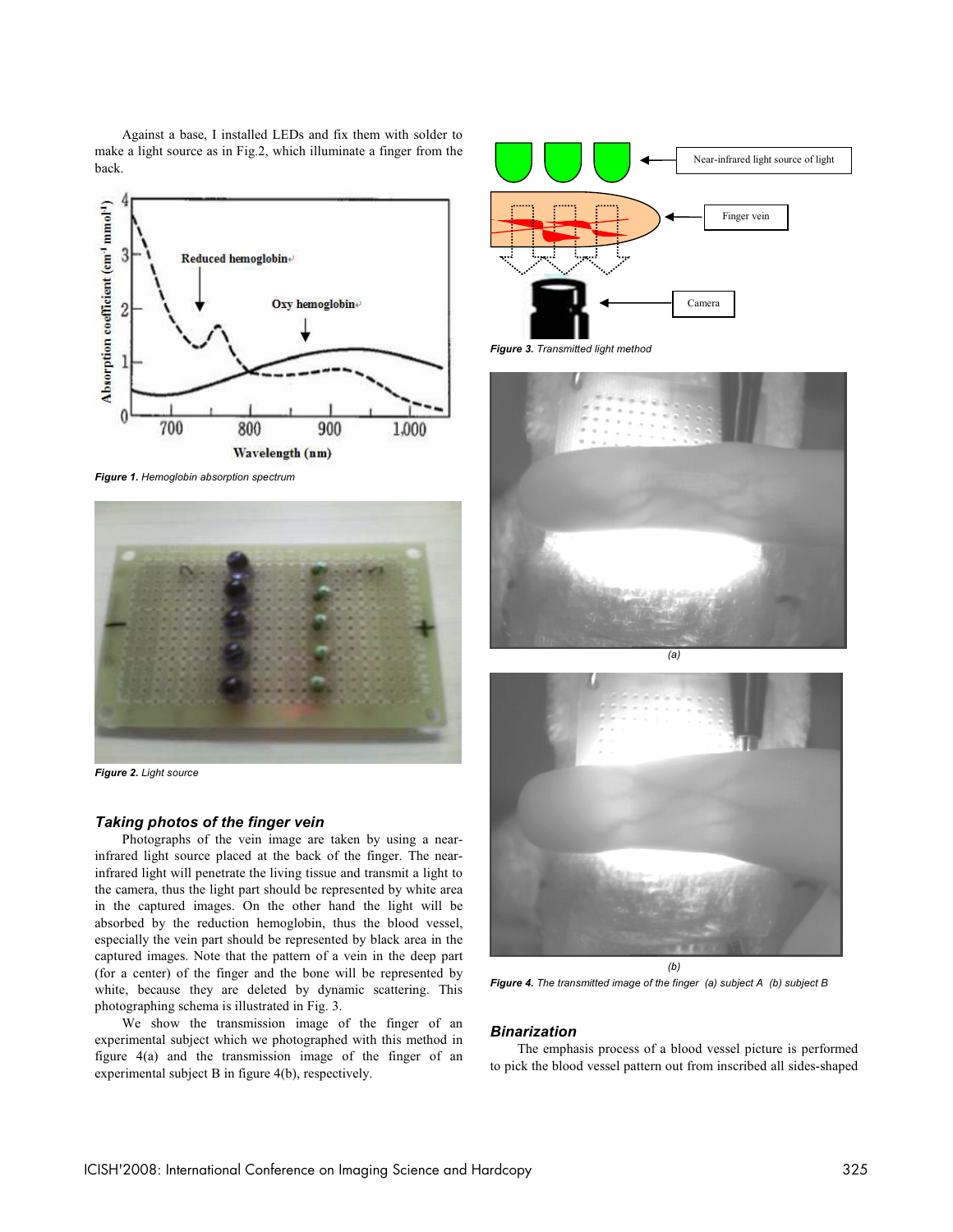with the biggest hand taken out (ROI: Region of Interesting) to analyze the feature of the vein pattern and pick out.

At first we perform a smoothing processing which smoothes a noise and takes the extreme value with the value of neighboring pixels. Next we move on to the binarization process. We apply a single threshold value to each pixel in the 256 continuous tone image, and the gray scale image is converted to a black-and-white image. The obtained image is easy to separate the blood vessel part and the background part.



*Figure 5. Emphasis and the extraction of blood vessel parts*

# **Certification experiment**

#### *Preparation of sample photographs*

We asked 20 people, from 17 to 50 of age, to be experimental subjects and took a photo of each person's forefinger. All the images are binarized by the same method as shown in Fig. 5. In the ROI extraction process, we used only a vein part and picked out 205 pixels in width and 141 pixels in length. We show two sample images of experimental subject A and B in Fig. 6(a) and (b), respectively.





*Figure 6. Sample images; (a) subject A (b) subject B*

#### *Development of the software for pairwise comparison*

We developed the software, with Microsoft Visual Basic, which could compare two images pixel by pixel and calculate the 'match rate'. The match rate is defined as a ratio of the number of the pixels having the same brightness value in common for the numbers of all the pixels, that is,

Match rate of image A and image B

$$
= \frac{\text{\#pixels having the same position and value}}{\text{\#all the pixels of A (or B)}} \times 100
$$
 (1)

## *Pairwise comparison*

Let  $P_4(x, y)$  and  $P_8(x, y)$  be two brightness values of pixels at the position of  $(x, y)$  of image A and B, respectively. Then we can say the number of pixels having the same position and the same value is  $\left| \{ (x, y) | P_A (x, y) = P_B (x, y) \} \right|$ . However, we can not always extract the same position of a finger because the position of a finger changes every time we take photos. Therefore we define the modified match rate of image A and B as the following;

Modified match rate

$$
= \frac{\max\limits_{0 \le s, t \le 10} \{(x, y) \mid P_A(x, y) = P_B(x + s, y + t)\}}{\text{Hall the pixels of A (or B)}} \times 100
$$
 (2)

#### *Result*

The result is shown in Fig.7, where  $\lq$ - $\lq$  indicates the maximum or minimum value and 'o' indicates the average value of the modified match rate.